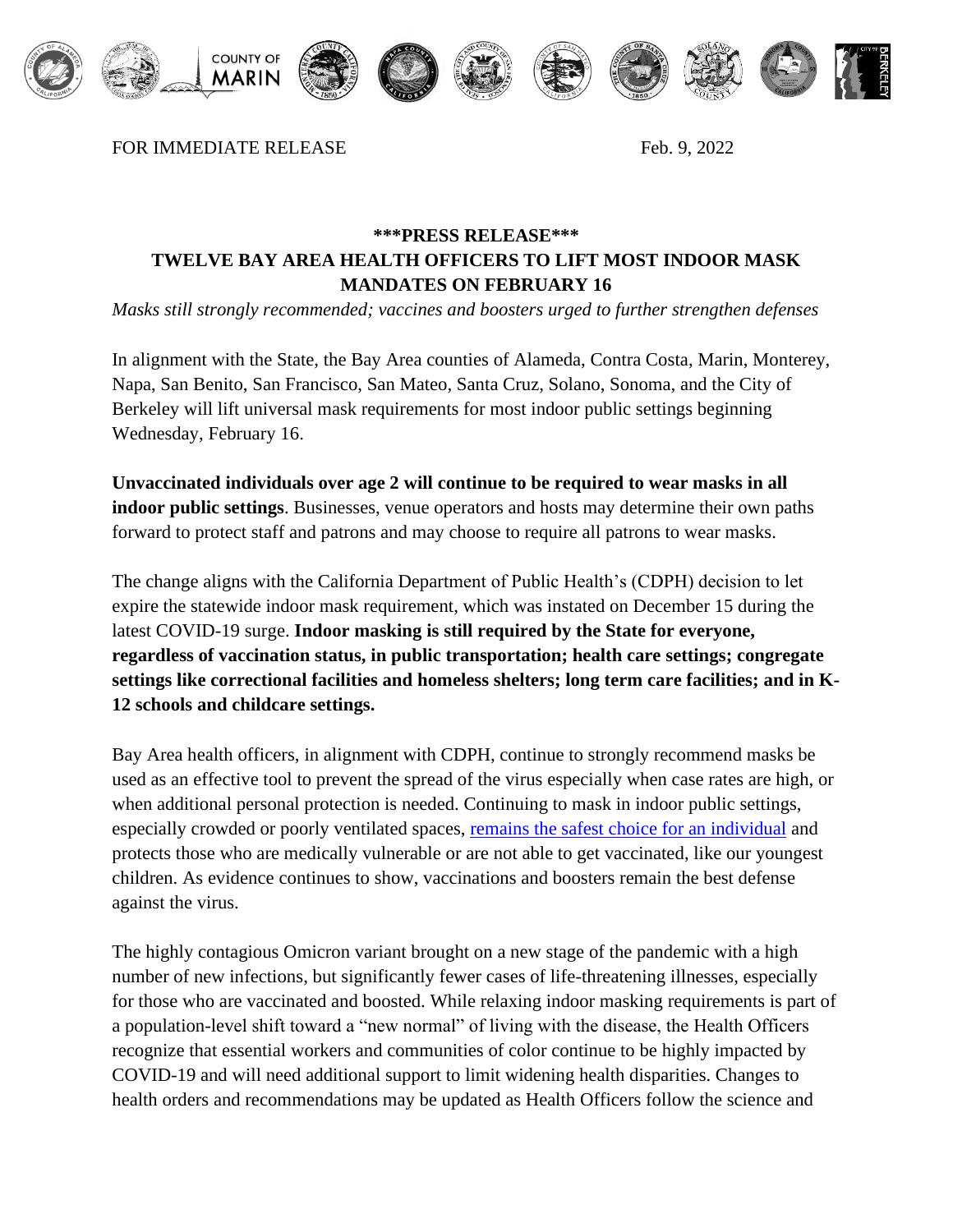

the data to evaluate whether additional protective measures may be needed as the virus evolves and if future surges occur.

People should continue to choose layered prevention strategies, such as wearing well-fitted masks (N95 or double layer cloth over surgical are best); staying home and testing when symptomatic; testing before gatherings; and improving indoor ventilation in situations where these strategies can add protection for themselves and others. Staying "up to date" on vaccinations, meaning primary series and boosters when eligible, remains the most important way to prevent severe illness, hospitalization, and death.

After reaching a high on January 20 of 1,263 new cases in a day, Santa Cruz County case rates have declined to a 7-day average of 117 as of February 7. Meanwhile, hospitalizations, a lagging indicator of disease, have begun to decrease.

A combination of preventative strategies, which included mask use, vaccination, boosters and testing, along with the community's cooperation helped get the Bay Area through this last surge together as a stronger community.

"Omicron was an immense stress test on our system, and although it presented many difficulties because of the sheer number of people who became infected, the partnerships that have been built over the course of the pandemic allowed for increased testing, vaccinations and boosters," said Santa Cruz County Health Officer, Dr. Gail Newel. "We as a community know how we can prevent severe illness, hospitalizations and deaths. We want people to continue to be cautious and layer their defenses through masking and other measures when the situation requires to protect family, friends and the community. Being vaccinated and boosted remains the best protection against future variants of the virus."

By aligning with the state masking rules, the participating Bay Area counties will not need to meet previously established [criteria](https://cchealth.org/press-releases/2021/1007-Criteria-for-Lifting-COVID-19-Indoor-Masking-Requirements.php) for lifting local masking orders, which were devised at a different point in the pandemic.

CDPH continues to require masking in K-12 school settings but has indicated adjustments to the state's policies will be shared in the coming weeks. In the meantime, there is work to be done in closing the remaining gaps in vaccinations and boosters among children with a particular focus on equity gaps within the most highly impacted communities.

For early education programs, such as preschool and childcare settings, CDPH continues to require masking for children older than age two. Vaccinations for children under 5 are currently undergoing federal review. Workplaces will continue to follow the [COVID-19](https://urldefense.com/v3/__https:/www.dir.ca.gov/dosh/coronavirus/COVID19FAQs.html__;!!AvL6XA!g-5SQZg_gVEzKLDqdNTxHCgEGTtxVmodwbBB-OZVjF7Gkg2M6dbbgofZNKBb-t1pHCzrjTSC8Q$) prevention [standards](https://urldefense.com/v3/__https:/www.dir.ca.gov/dosh/coronavirus/COVID19FAQs.html__;!!AvL6XA!g-5SQZg_gVEzKLDqdNTxHCgEGTtxVmodwbBB-OZVjF7Gkg2M6dbbgofZNKBb-t1pHCzrjTSC8Q$) set by CalOSHA.